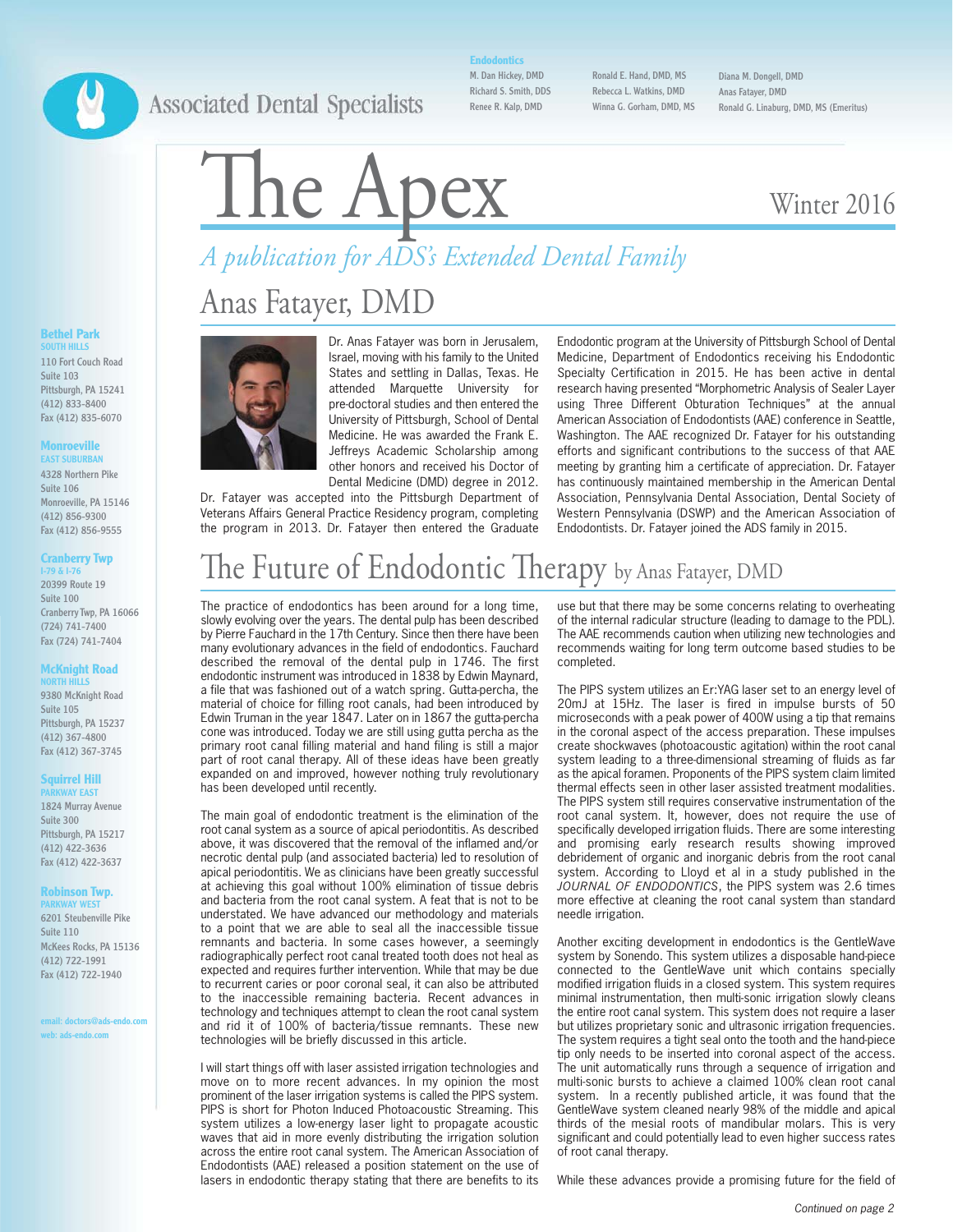### The Future of Endodontic Therapy Continued

endodontics, more research is needed for these modalities to become the standard of care. Similar to the adoption of microscopes into the daily practice of endodontics, it will take time for a shift to materialize in the specialty at large. It is exciting to think that we are now able to eliminate almost 100% of bacteria and tissue debris from within the root canal system. These disruptive technologies will no doubt improve the outcomes of endodontic therapy and reduce the need for

#### *References:*

- DiVito, E., O.A. Peters, and G. Olivi, Effectiveness of the erbium:YAG laser and new design radial and stripped tips in removing the smear layer after root canal instrumentation. Lasers Med Sci, 2012. 27(2): p. 273–280.
- Lloyd A, et al. Elimination of Intracanal Tissue and Debris through a Novel
- Laser-activated System Assessed Using High-resolution Micro–computed Tomography: A Pilot Study. Journal of Endodontics, Volume 40 , Issue 4 , 584 - 587

### Office News... Meet ADS - North Hills



Pictured from left to right: Samantha Wagner, Jennifer Hampshire, Kathy Wagner, Dr. Ronald Hand is in the background

**Samantha Wagner**, Dental Assistant, graduated from Ambridge High School in 2015. Samantha wanted to go into the medical field but was unsure of which professional health care vocation to enter. Franki Chambers, Dental Assistant at ADS, was a friend of Samantha's and recommended that she try the specialty of endodontics as a career possibility.

Samantha shadowed the Associated Dental Specialists doctors for one 8 hour day. Samantha enjoyed what she observed so much and thought this would be a wonderful start to a new career. She decided to apply for a position at Associated Dental Specialists and was employed upon graduation in June of 2015. Franki Chambers provided most of her training, enabling Samantha to become a dental assistant at Associated Dental Specialists.

"I really enjoy working with all of the endodontists because they each have similar but interesting techniques in implementing their skill set. I learn so much by traveling around to all of our six offices and observing approaches when it comes to handling the different dental cases. Our doctors have helped me learn the Associated Dental Specialist system of endodontics. Also, the training was extremely thorough, so, I felt quite comfortable and skilled upon assisting our doctors. Also, I really enjoy working at Associated Dental Specialists because of the family atmosphere and great group camaraderie," said Samantha.

Samantha lives with her parents in Fair Oaks and has a pug who is 2 years old named Silk.

**Jennifer Hampshire**, Dental Assistant, began working at Associated Dental Specialists in July of 2011. Formerly, Jennifer did a general Pediatrics externship and then worked for an Oral Surgeon. Jennifer graduated from Bradford Business School in 2006. She was looking to expand her experience and career in the field of dentistry, and wanted to broaden her horizons to learn and grow in other areas of the dental profession. A friend of Jennifer's recommended that she apply at Associated Dental Specialists.

"I realized quickly that there were many new and exciting techniques and procedures for me to learn in the field of endodontics. I travel between the Cranberry and North Hills office where I am exposed to a variety of challenges that have expanded my learning curve. I find this to be very exciting as a dental assistant. Also, the staff and doctors at Associated Dental Specialists are like family! Dawn Foltz, lead dental assistant trainer, and Franki Chambers, dental

retreatments. Currently, gutta percha remains the material of choice for obturation, however research is currently underway to attempt to regrow/regenerate the dental pulp. That in combination with the complete elimination of bacteria from the pulp space will no doubt be the holy grail of endodontics and is the ultimate goal of currently underway research studies…..stay tuned!

- Molina, B et al. Evaluation of Root Canal Debridement of Human Molars Using the GentleWave System. Journal of Endodontics Online
- Divito, E. PIPS with laser activated irrigation. JDIQ 26 May 2014
- Olivi G, et al. Photo-acoustic endodontics using PIPS. Dental Tribune. Jan 2012
- AAE positions statement on use of lasers in dentistry. 2012
- Castellucci, Arnaldo. Chapter 1: A Brief History of Endodontics. Endodontics: vol 1.
- www.sonendo.com

assistant, were so supportive and open to any help needed while I was being trained in the South Hills Office and Cranberry Office," said Jennifer.

Jennifer is the daughter of Kim and Jim Ehrenberger. Her parents were high school sweethearts and have been married for 30 years! Jennifer is the older of two children. She has a brother Jimmy who is 24 and graduated as a Welder from Triangle Tech. Also, Jennifer has a grandmother, Eleanor, who is 93 years old!

Jennifer met her husband D.J. in Salisbury, Maryland ten years ago while he was in the Marines. D.J. was stationed in Iraq and Afghanistan during his enlistment. He has an associates degree in Criminal Justice and formerly worked as a corrections officer. Presently, he is employed by the United States Government. Jennifer and D.J. were married on April 25, 2014 at the Three Rivers Free Will Baptist Church in Cranberry, PA. Jennifer gave birth to a beautiful baby girl on June 1, 2015. Kaedyn LuAnn Hampshire was 7 lbs. 15 oz. and 20 inches long. She was born at 11:19 pm. D.J. and Jennifer are proud and happy parents!

**Kathy Wagner**, Officer Coordinator, is a native of Hampton Township. She worked in the North Hills office for 25 years for Dr. Ronald Ferrari prior to Associated Dental Specialists acquiring the practice 5 years ago. The transition was quite easy for Kathy because she was familiar with the office surroundings and liked becoming part of Associated Dental Specialists as a larger practice. Kathy has enjoyed getting to know all of the other staff in the practice and enjoys the camaraderie of working with the people in the North Hills Office.

Kathy is one of eight children; 4 sisters & 3 brothers. Her mother is presently still living in Hampton Township. Kathy's husband, Bret, is a financial consultant. Kathy's first date with her husband was a golf outing. Also, she has a 9 year old cat, Haley. Along with golfing, Kathy enjoys hiking, walking, baking desserts and bowling. She belongs to a bowling league in the summer. Kathy's husband surprised her with a trip to Alaska for her birthday in July!

**Ronald E. Hand, DMD** is a Pennsylvania native growing up in Sunbury, Pennsylvania. He attended Bloomsburg State College for Pre-Doctoral studies, graduating with a Bachelor of Arts degree. He received his Doctor of Dental Medicine degree from the University of Pennsylvania, School of Dental Medicine and was elected to Omicron Kappa Upsilon, ETA Chapter Honorary Dental Society in 1972. Commissioned a Captain in the United States Air Force and was assigned to Chanute Air Force Base Regional Hospital in Illinois for a Dental Internship. In 1974, Dr. Hand entered the U.S. Army Endodontic Residency Training Program and, in conjunction with the U.S. Army Institute of Dental Research, Walter Reed Army Medical Center and the George Washington University, Washington, D.C., received a Master of Science degree in 1975 and his Endodontic Specialty Certification his second year of residency at Madigan Army Medical Center, Fort Lewis Washington in 1976.

Dr. Hand is a Board Certified Endodontist, certified in 1983 by The American Board of Endodontics as a Diplomate of the American Board of Endodontists. He has served as: Regional Consultant in Endodontics, Chief and Chairman of numerous Departments of Endodontics, as clinical instructor and lecturer for two American Dental Association accredited residency training programs. He has done research, published research, and contributed numerous articles to endodontic literature. In 1995, Dr. Hand retired from the United States Air Force as a Colonel and joined the Pittsburgh endodontic specialty group of Associated Dental Specialists. Dr. Hand has continuously maintained membership in the American Dental Association, Pennsylvania Dental Association, Western Pennsylvania Dental Society, the American Association of Endodontists and the College of Diplomates of the American Board of Endodontics.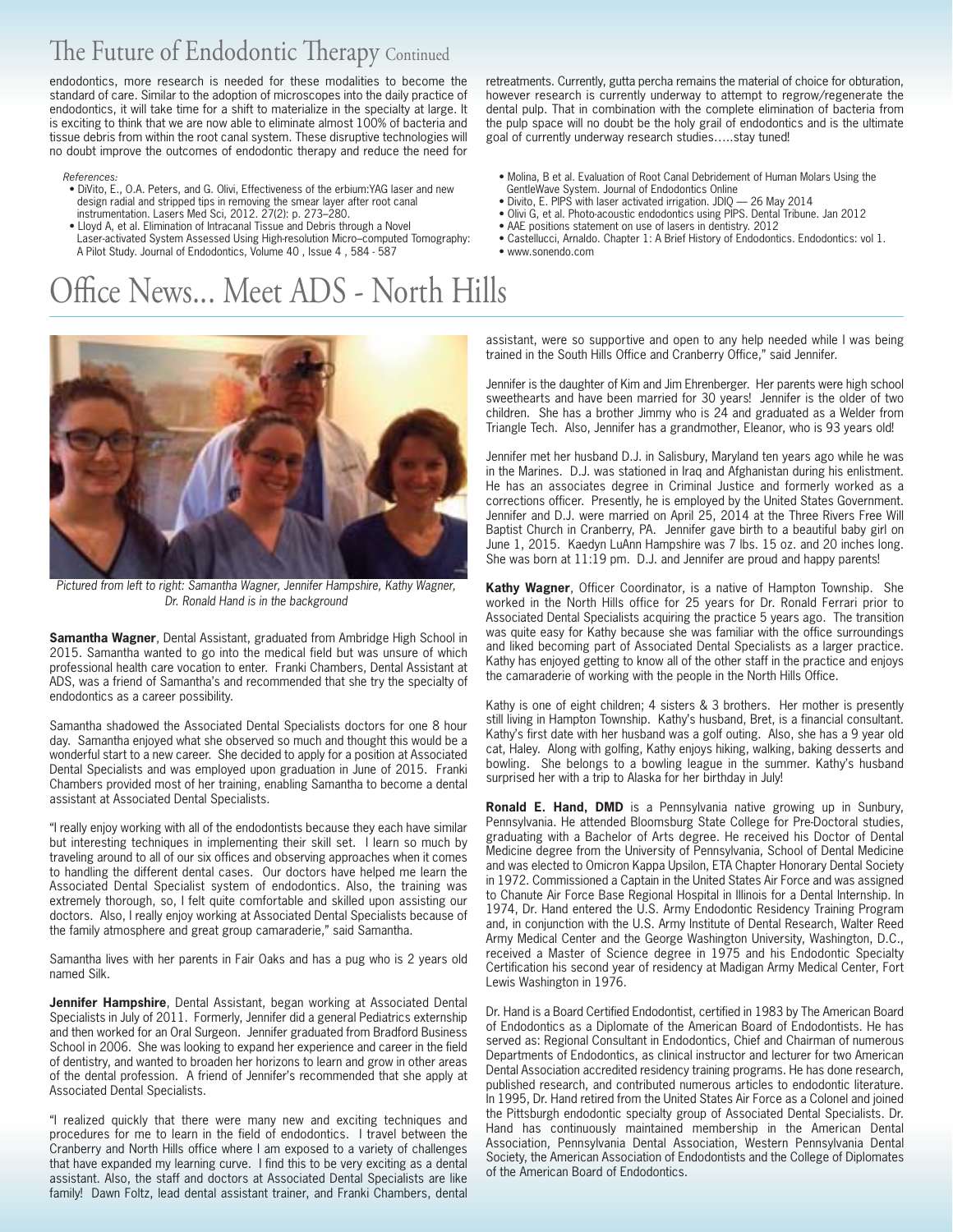### Sage Summit 2015, New Orleans, LA, July 28-30, 2015



Our Business Manager, John Hischar, and Office Administrator, Dawn Lewis, attended the 2015 Sage Summit in New Orleans this past July. The Sage Summit is the biggest small and medium business conference in the world. This year's Summit brought together nearly 7,500 business leaders. Notable speakers included former Secretary of State, General Colin Powell, USA (Ret.), Deepak Chopra, Jane Seymour, Trevor Noah, and Tony Hawk; and sessions that spanned the global economy on how to grow your business.

This was John's second Sage Summit and Dawn's fourth. John and Dawn use Sage's accounting software, Sage 50, at ADS. They also utilize a former Sage application, ACT!, to manage ADS's professional relationships with referring doctors. At the 2015 Sage Summit they had the opportunity to participate in three full days of sessions from over 300 offered, all focused on growing one's business. Everything from general business best practices, to industry panels, accounting, finance, and enterprise resource planning utilizing the Sage family of products.

The Summit was such a stimulating environment for creative thought, discussion, and training that both John and Dawn have already registered for the 2016 Sage Summit in Chicago.

### Past and Upcoming Seminars



**Timothy Donley, DDS, MSD** presented an ADS continuing education program jointly with the Pittsburgh Academy of Dentistry on **September 10, 2015** at the University Club on the University of<br>Pittsburgh Campus entitled Pittsburgh Campus entitled **Nutrition & Host Modulation For Better Perio Outcomes: An approach that can change lives** for 6 CE credits. Timothy Donley DDS, MSD is currently in the private practice of Periodontics

and Implantology in Bowling Green, KY. After graduating from the University of Notre Dame, Georgetown University School of Dentistry and completing a general practice residency, he practiced general dentistry.

Dr. Donley explained to the attendees that there are a significant number of patients walking into dental offices every day with legitimate periodontal treatment needs. The success of the periodontal portion of a dental practice is going to depend on the doctor, dental hygienists and staff to motivate patients in need of care by implementing a therapeutic approach. This seminar provided the tools necessary to maximize the chance for patients to achieve a preferred level of oral health. The attendees left Dr. Donley's seminar with the knowledge and skill set necessary to benefit the patients for any dental practice.

**Bethany Valachi, PT, MS, CEAS** presented an ADS continuing education program on **Thursday, November 19,** 2015 at the Pittsburgh International Airport Embassy Suites entitled **PRACTICE DENTISTRY PAIN-FREE: Evidence-Based Strategies for a Long & Healthy Career** for 3 CE credits. Bethany Valachi, PT, MS, CEAS is the author of the book, *"Practice*



*Dentistry Pain-Free: Evidence-based Strategies to Prevent Pain and Extend your Career"* and clinical instructor of ergonomics at OHSU School of Dentistry in Portland, OR. A physical therapist who has worked exclusively with dental professionals for over 15 years, she is recognized internationally as an expert in dental ergonomics, and has been invited to lecture at over 300 conferences worldwide, including the *Asia Pacific World Dental Conference* in Dubai.

Bethany explained to dentists, specialists, hygienists and assistants how to bridge the gap between dental ergonomics and work-related pain so you can work more comfortably and productively. Delivered with high energy and humor, attendees discovered how equipment selection and adjustment, patient positioning, lighting, movement and operatory layout are affecting their health. Engaging demonstrations helped attendees learn how to implement powerful evidence-based strategies to prevent work-related pain and improve quality of life.

**Our next scheduled program, a 3 credit continuing education seminar on Thursday, February 18, 2016 entitled RADIOLOGY UPDATE – 2016, Satisfy your DEP Radiology Licensure Requirements PLUS Learn what's new in 2D & 3D Cone Beam (See what you've been missing!!), will be presented at Patterson Dental Supply, Inc., Conference Room, Cranberry Township, PA from 5:30 pm – 8:30 pm. Registration will be at 5:00 pm and a light dinner will be served prior to the presentation.** The featured speaker will be Sandra Lee Boody, RDH, M. Voc Ed. The purpose of this seminar is to discuss the basic concepts and indications of three-dimensional digital imaging, the terminology used, the equipment, the fundamentals, the advantages and disadvantages of this technology.

**Also, a 6 credit continuing education seminar on Friday, April, 22, 2016 entitled Treating the "At Risk" Population with Evolving Approaches for the Entire Dental Team, will be presented at the Pittsburgh International Airport Embassy Suites Hotel, Pittsburgh, PA from 9:00 am – 4:00 pm. Registration will begin at 8:00 am. A continental breakfast and lunch will be served.** Our featured speaker is Stephen Hsu, PhD, Professor of Oral Biology and Oral Health & Diagnostic Sciences at the Dental College of Georgia at Augusta University. Dr. Hsu is also an award-winning international researcher and CEO of Camellix. **Join us for an exciting and interactive session with this entertaining, and award winning Georgia Regents University Professor***,* Dr. Stephen Hsu. This course will enhance your dental team's understanding of the **hot topics in today's health dental health arena**. The purpose of this seminar is to demonstrate how to significantly improve oral health and quality of life for patients using newly developed products, and to understand antivirals and their effect on cellular activity and safer treatment options. Also, the attendee will learn how to evaluate previous and emerging treatment approaches for managing Xerostomia and much more!

If you have any questions or would like to register for this program please email Dawn at dlewis@ads-endo.com